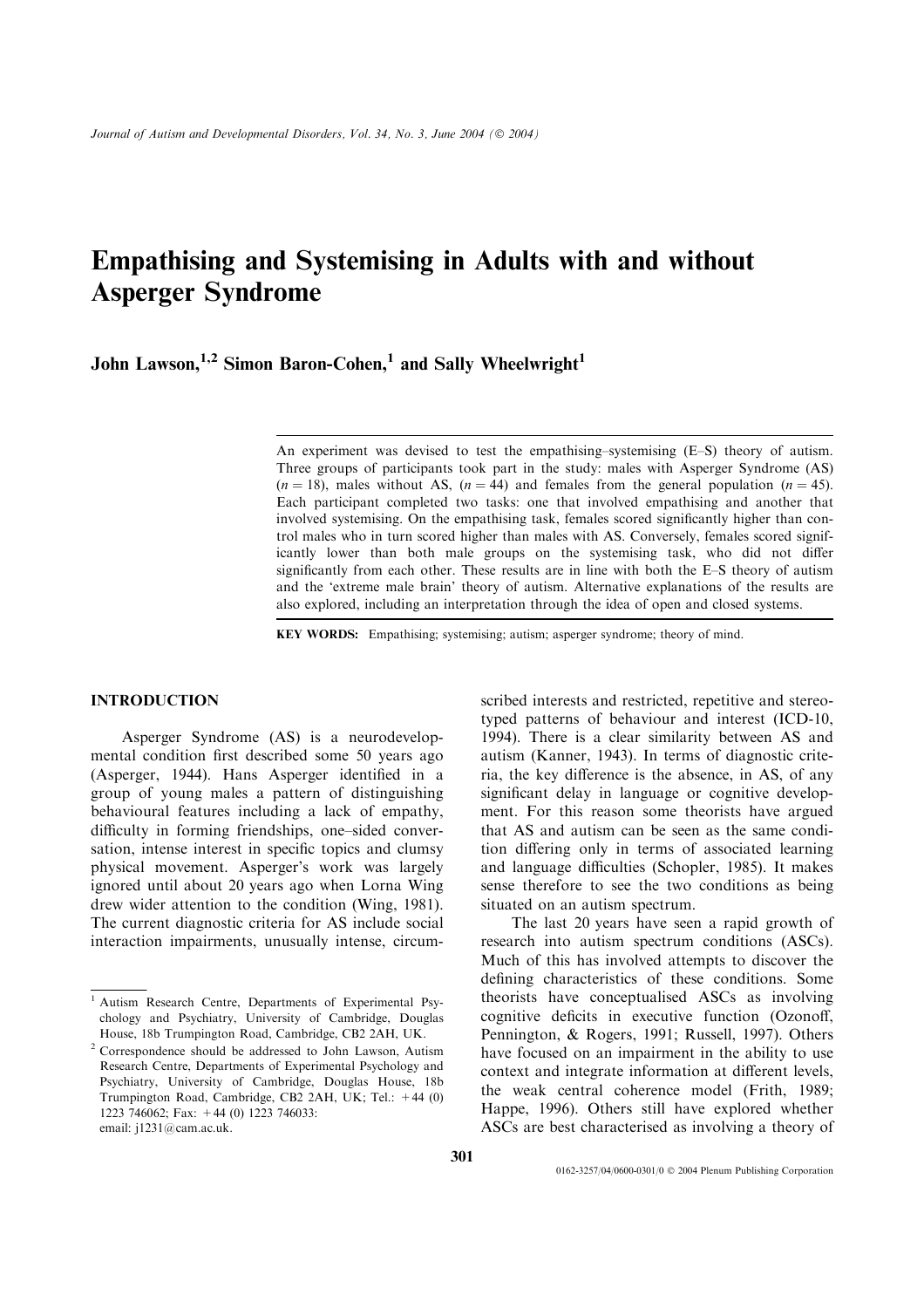mind (ToM) deficit (Baron-Cohen, Leslie, & Frith, 1985). More recently, an approach has emerged from within the ToM paradigm that focuses on empathising and systemising skills (Baron-Cohen, Wheelwright, Lawson, Griffin, & Hill, 2002). Findings of a sex difference in empathising (females performing better) have led theorists to investigate the possibility that ASCs may constitute an extreme version of a pattern of cognitive difference that extends across the entire population (Baron-Cohen, 2002). This idea has become known as the extreme male brain theory of autism (EMB) and is discussed below. The aim of the research presented here is to explore and test further both the empathising–systemising models and the EMB theory.

#### THE EMPATHISING–SYSTEMISING MODEL

The E–S model proposes there are two psychological dimensions. These have evolved from the concepts of folk psychology and folk physics (Baron-Cohen, 1997). The model also retains the proposed asymmetry of ability present in ASCs hypothesised in the EMB theory of autism.

Empathising is defined as the drive to identify emotions and thoughts in others and to respond to these appropriately (Baron-Cohen, 2002). It is not simply about inferring what someone else is thinking or feeling, though this is an important part of empathising. Rather, it includes an appropriate spontaneous emotional reaction. Empathising provides a way of making sense of other's behaviour and a natural way of responding to others.

Systemising is defined as the drive to analyse and build systems, with the aim of understanding and predicting non-agentive events (Baron-Cohen, 2002). Systems can be technical (e.g., the workings of a machine), natural (e.g., the process of coastal erosion), abstract (e.g., mathematics), motoric (e.g., a guitar playing technique), taxonomic (e.g., a criteria for ordering compact discs) or social (e.g., a taxation system). When confronted with systems such as these we don't analyse them in terms of emotions and mental states. Rather, we examine relationships between components and correlations between events which then allow us to understand any underlying rules that may be relevant. By identifying regularities between the input, operations, and output of a system it becomes possible to predict the behaviour of a system.

# 302 Lawson, Baron-Cohen, and Wheelwright

Table I. Possible Cognitive Styles

| Cognitive style          | Description                                                                                    |  |  |
|--------------------------|------------------------------------------------------------------------------------------------|--|--|
| <b>Balanced</b>          | Aptitude in empathising and<br>systemising is at a similar level                               |  |  |
| Empathising bias         | Empathising skills are greater<br>than systemising skills by a<br>small but significant amount |  |  |
| Systemising bias         | Systemising skills are greater<br>than empathising skills by a<br>small but significant amount |  |  |
| Extreme empathising bias | Empathising skills are much<br>greater than systemising skills                                 |  |  |
| Extreme systemising bias | Systemising skills are much<br>greater than empathising skills                                 |  |  |

The concepts of empathising and systemising have been developed in an attempt to address problems and limitations with the previous ''folk'' categories model. For example, there is some disagreement over how folk-psychology is supposed to operate. According to Dennett it is explained through the idea of intentional strategies underpinned by rules (Dennett, 1987) whereas folk-psychology in the ''mindreading'' literature is more clearly mentalistic and has a greater tacit, ''feelbased'' quality. Simultaneously, empathising extends beyond the scope of folk-psychology by including an emotionally reactive dimension. Similarly, while folk-physics only concerns intuitive knowledge about physical bodies, systemising incorporates the wider range of systems outlined above.

Theoretically, a person's aptitude in empathising could be independent of their systemising. Alternatively, the two domains might be weakly or strongly, positively or negatively correlated. The different cognitive biases or styles that arise from these hypothetical permutations are summarised in Table I.

#### THE EXTREME MALE BRAIN THEORY

Questions concerning cognitive differences between the sexes have been investigated for over 50 years (Halpern, 1992). Research exploring these differences has often focused on certain broad areas of ability, namely verbal, spatial and mathematical reasoning (Kimura, 1999; Richardson, 1997). This has led to certain theorists to refer to a ''holy trinity'' of sex differences in cognition (Hyde, 1990). Of these, a number are particularly significant here. First, female superiority has been reported in the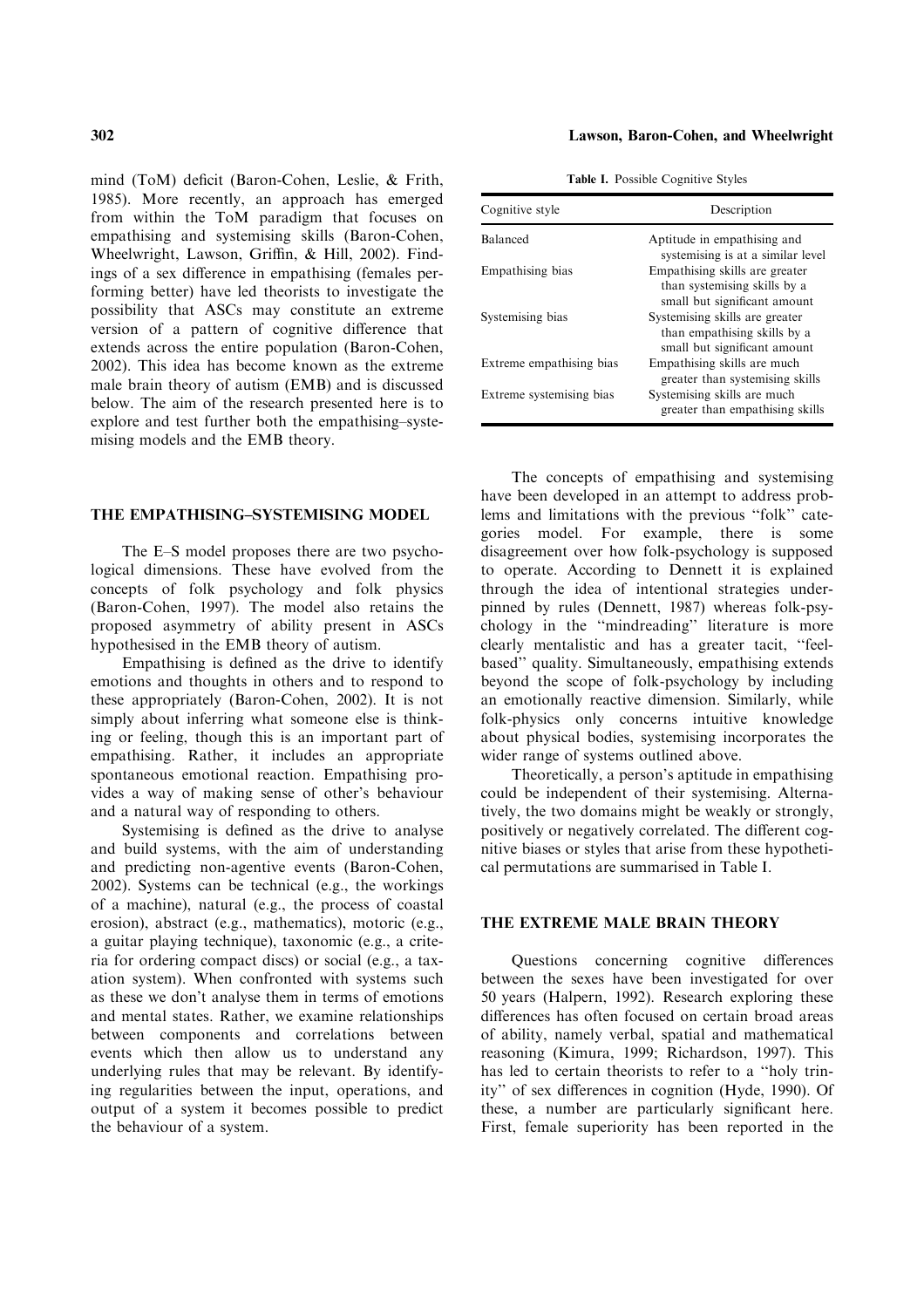areas of social judgement (Argyle & Cook, 1976; Halpern, 1992), accurate decoding of non-verbal communication (Hall, 1985), sensitivity to emotional expression (Baron-Cohen, Jolliffe, Mortimore, & Robertson, 1997) and some aspects of empathy (Eisenberg & Lennon, 1983). In terms more specific to theory of mind, similar sex differences have been found in the ability of adults to mindread (Baron-Cohen & Hammer, 1997). Female superiority has also been found with children in such areas as predicting and explaining false beliefs (Cutting & Dunn, 1999), assessing the motives and feelings of characters in a story (Bosacki & Astington, 1999), distinguishing between the appearance and reality of emotion (Banerjee, 1997), and false belief development (Charman, Ruffman, & Clements, 2002). One study has even identified a female preference for social stimuli just 24 hours after birth (Connellan, Baron-Cohen, Wheelwright, Ba'tki, & Ahluwalia, 2001). Second, male superiority has been reported in tasks involving mathematical reasoning (Kimura, 1999), mental rotation (Halpern & Wright, 1996; Voyer, Voyer, & Bryden, 1995), mechanical reasoning (Stanley, Benbow, Brody, Dauber, & Lupkowski, 1991), and spatial visualisation (Kimura, 1999). In other words, male superiority has been found on tasks that involve systemising skills and female superiority has been found on tasks that draw on empathising skills. In terms of the different styles summarised in Table I, males on average can be said to have a systemising cognitive style, and females to have an empathising cognitive style (Baron-Cohen, 2002).<sup>3</sup>

Due to the sex ratio in AS (10:1 male:female (Gillberg, 1989)), certain theorists have started to examine the relationship between having AS and being male (Baron-Cohen & Hammer, 1997). The question has been raised as to whether ASCs should be regarded as an extreme form of the systemising style or male brain type. This idea of an asymmetry of ability that gradually becomes more extreme fits well both with Asperger's initial description of the condition as an extreme variant of male intelligence (Asperger, 1944). It is also in line with the high level of variability, in terms of severity, that exists within the AS population. One corollary of this suggestion is the possible existence of a borderline AS group. These individuals may posses the systemising or even the extreme systemising cognitive profile but

their empathising skills might be just high enough to avoid many of the social difficulties typically associated with ASCs.

If the E–S model is combined with the idea of cognitive styles as summarised in Table I we arrive at a model that is summarised graphically in Fig. 1.

This model represents one view of how empathising and systemising may be associated. As this model suggests, it is possible for a person's performance to be balanced at all levels of skill. For example, someone may be highly skilled at both empathising and systemising, or they might have very little ability in either domain. In both cases however they would be balanced in terms of cognitive style (Type B). Alternatively, there may be a discrepancy between the level of a person's empathising and systemising abilities. The issue of how large this discrepancy should be to qualify as being biased is, of course, completely arbitrary. For this reason we have borrowed from standard statistical conventions to sketch our initial definitions. As a result, in this



Fig. 1. Empathising and systemising associations.

<sup>&</sup>lt;sup>3</sup> It is worth emphsising that this model does not make any claim about individuals, only about the average male and female.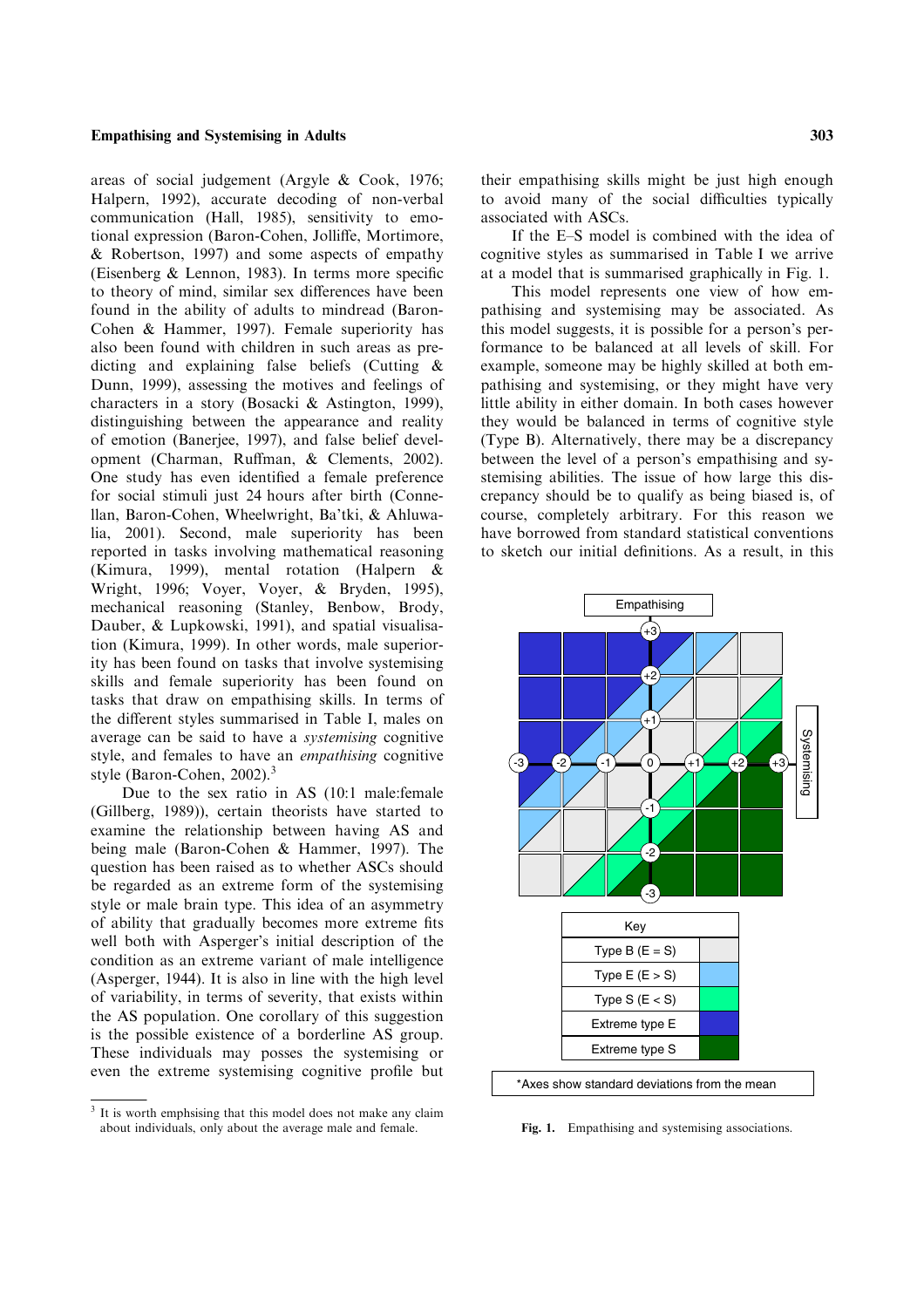model Type E is defined as having empathising abilities that are between one and two standard deviations higher than systemising skills. The Extreme Type E style is defined as empathising abilities being more than two standard deviations higher than systemising abilities. The same sizes of discrepancy in favour of systemising skills are used to define Type S and Extreme Type S styles. This model assumes that empathising and systemising are normally distributed across the population and independent of each other. These assumptions may need to be revised as more data become available. The key issue in this model is the possible existence of asymmetries of ability.

# THE EXPERIMENTS

In order to test the model in Fig. 1 and further explore the EMB theory of ASCs, empathising and systemising abilities were examined in three population groups: males with AS, males without AS, and females without AS. Females with AS were not possible to recruit in sufficient numbers. It was hypothesised that on the empathising measure the females would perform better than the non-AS-males, who in turn would perform better than the males with AS. On the systemising task it was unclear exactly what we would find. If empathising and systemising were to show symmetrically opposite patterns, then the non-AS-males would perform better than the females but worse than the males with AS. However, previous literature suggests that while both male groups would perform better than the female group the AS group would not necessarily perform better than the non-AS-males.

Although systemising can be applied to a range of possible content areas, understanding rules concerned with causality in physical systems is a good example as these rules make it possible to predict outcomes. For example, in playing snooker or pool, some basic, intuitive understanding of the rules of inertia and trigonometry is needed to predict correctly where to send the cue ball in order to achieve the desired result. One previous test found that children with ASCs were superior to controls in such folk physics (Baron-Cohen, Wheelwright, Spong, Scahill, & Lawson, 2001) and results from a recent questionnaire (the Systemising Quotient or SQ) also found that adults with ASCs have a stronger drive to systemise (Baron-Cohen, Richler, Bisarya, Gurunathan, & Wheelwright, 2003). The experiment

below is the first to examine systemising performance, in relation to understanding physical systems in adults with ASCs. The Physical Prediction Questionnaire (PPQ) involves understanding physical systems but was designed to be challenging enough so as to reveal individual differences. It comprises 40 items taken from the Vincent Mechanical Diagrams Test (NIIP, n.d.) in which participants study mechanical diagrams and predict the movement of two levers or bobs in response to the movement of a connected lever. The test was in multiple-choice format where participants had to choose one of five possible outcomes. The likelihood of choosing the correct outcome by chance is therefore  $p = .2$  on any given item.

Like systemising, empathising can be applied to a number of possible content areas. However, to balance the first test, we developed a measure that evaluated people's understandings of social outcomes. One approach to this problem in the past has been to examine children's ability to identify ''faux-pas'' in a conversation and ask if anyone said anything they should not have said (Baron-Cohen, O'Riordan, Stone, Jones, & Plaisted, 1999). Although an adult version of this has been used with neurological patients (Stone, Baron-Cohen, & Knight, 1998) a much more sophisticated test had to be developed, containing more discreet faux pas, in order to examine subtle sex differences in normal adults and to avoid ceiling effects. The test developed was the Social Stories Questionnaire (SSQ).

The SSQ contains 10 short stories and involves utterances made by one character that could upset another character in the story. Each story is divided into three sections making 30 sections overall with at least four utterances in each section. Ten of the sections contained a blatant target utterance, 10 contained a subtle target utterance and 10 contained no target utterance. Each section contained several questions for the participant to answer. First, they had to judge whether the section contained a potentially upsetting utterance and where relevant underline the text in question (the probability of identifying a target by chance alone is therefore  $p = .5 \times .25 = .125$ . Second, they had to judge whether this utterance (if present) would have upset the character concerned. Each of the 10 stories also included a control question and only those participants who answered all of these correctly were included in the analysis. Participants were scored according to the number of targets correctly identified. The erroneous identification of non-targets was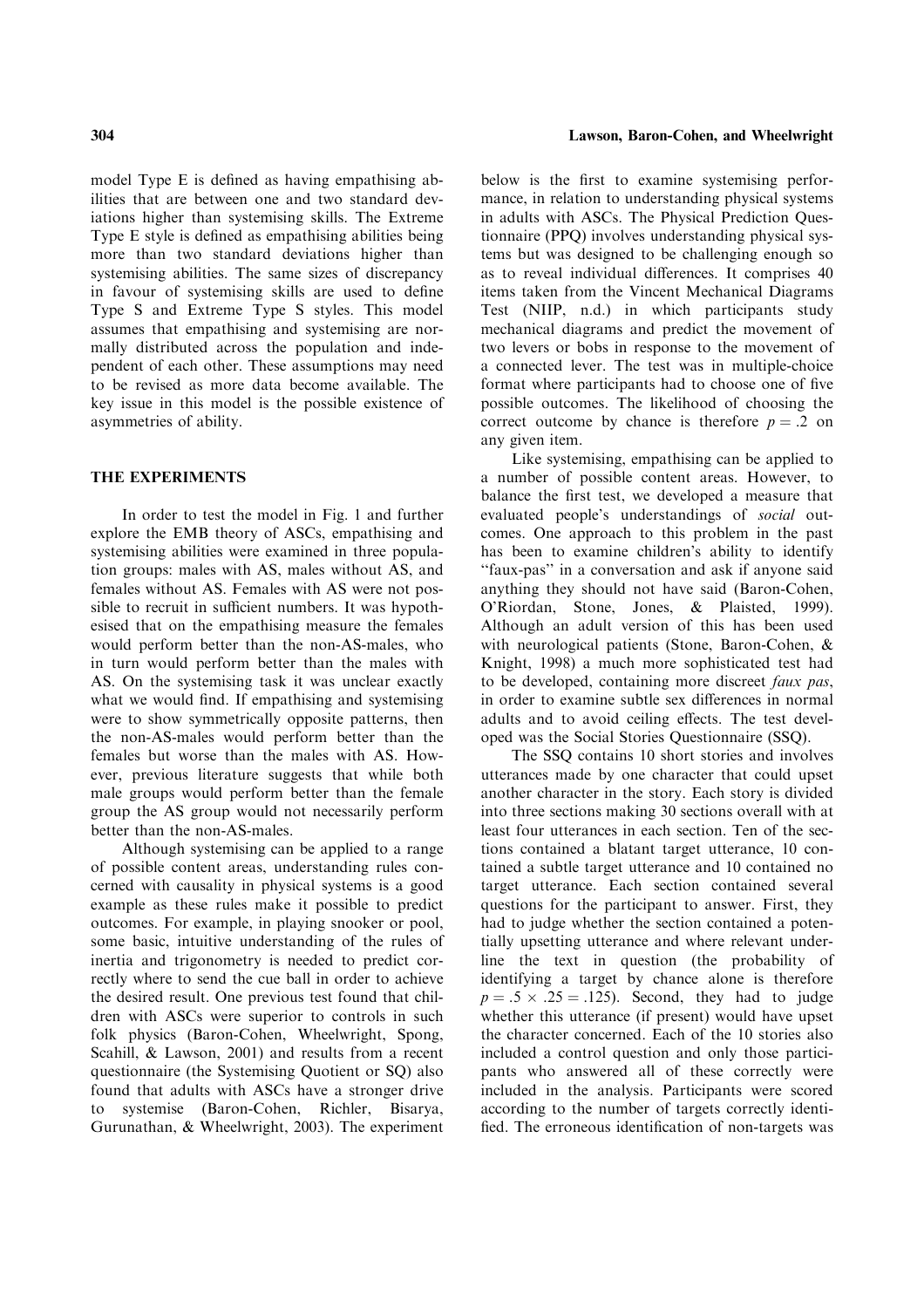not included in this paper although it is worth mentioning that no participants consistently answered yes to every question. Decisions concerning whether specific utterances were blatant or subtle in nature were made by a mixed sex panel of six judges, and only those in which there was unanimous agreement were included.

# **METHOD**

#### **Participants**

A total of 107 adult participants (over the age of 18 years) took part in the study: Group 1 contained 18 males with AS (AS-males) diagnosed according to internationally recognised criteria (APA, 1994; ICD-10, 1994). Group 2 contained 44 males without AS (non-AS-males) and group 3 contained 45 females also without AS (non-ASfemales). Age and IQ information is summarised in Table II.

IQ in Group 1 was measured using either the WASI (Wechsler, 1999) or the short form WAIS-R (Wechsler, 1997) and in the other groups by the NART (Nelson & Willison, 1991). Although the use of different IQ scales is not ideal it has been argued that the two tests are highly comparable (Crawford, Stewart, Parker, Besson, & DeLacy, 1989). These test results serve as an index that all had an IQ in the normal range.

Group 1 consisted of individuals on a research database at the Autism Research Centre in Cambridge University. They came from varied socio-economic and educational backgrounds. Groups 2 and 3 were respondents to a newspaper advertisement requesting ''volunteers for research into thinking styles''. The groups did not differ in terms of socioeconomic and educational background.

### Procedure

Participants were sent the two test booklets by post, along with a covering letter. As there was no way to control task order, they were asked to complete the two booklets in which ever order they preferred. Participants were also instructed to take as long as was needed and to ensure that they were not helped in any way by anyone else. Completed booklets were then returned in person at which time IQ measurements were taken.

### Analysis

Results from the SSQ were distributed in an approximately Gaussian way. The PPQ results however, showed a bi-modal distribution that appeared to be caused by the differences between male and female scores. As the skewness and kurtosis statistics both fell within the standard "acceptable range"  $(-2)$ to  $+2$ ), no transformations of the data were carried out.

# **RESULTS**

In response to the slight deviation from normality and the low numbers in the AS group, the results were first examined with a Mann–Whitney test. On the SSQ the non-AS-females scored significantly higher than non-AS-males ( $z = -2.4$ ,  $p < .02$ ) who scored higher than the AS-males  $(z = -3.6,$  $p \leq .002$ ). On the PPQ the non-AS-females scored significantly lower than their nearest group, the non-AS males ( $z = -4.7$ ,  $p < .001$ ) but the AS-males did not score significantly higher than the non-AS-males  $(z = -.161, p < .87)$ . The SSQ and PPQ scores were then examined using a multivariate analysis of covariance (MANCOVA) and post hoc test (Tukey HSD). In order to examine any possible role of age and IQ these variables were entered as covariates but were found to be non-significant (age,  $p > .171$ ) and IQ,  $p > .918$ ). These data were also examined to see whether scores on the two tests were correlated but no significant correlation was found overall or within each group (all groups  $r = .046$ ,  $p > .63$ , females  $r = .136$ ,  $p > .37$ , non-AS males  $r = .174$ ,  $p > .25$ , AS males  $r = .33$ ,  $p > .19$ ). The results from the tests are summarised in Table III.

Table II. Summary of Participant Information

|                | n  | Mean age | SD    | Mean IO | SD    | Range |
|----------------|----|----------|-------|---------|-------|-------|
| AS-males       | 18 | 36       | 11.26 | 117     | 6.68  | -47   |
| Non-AS-males   | 44 | 30       | 14.20 | 113     | 10.28 | 36    |
| Non-AS-females | 45 | 28       | 13.06 | 112     | 8.31  | 36    |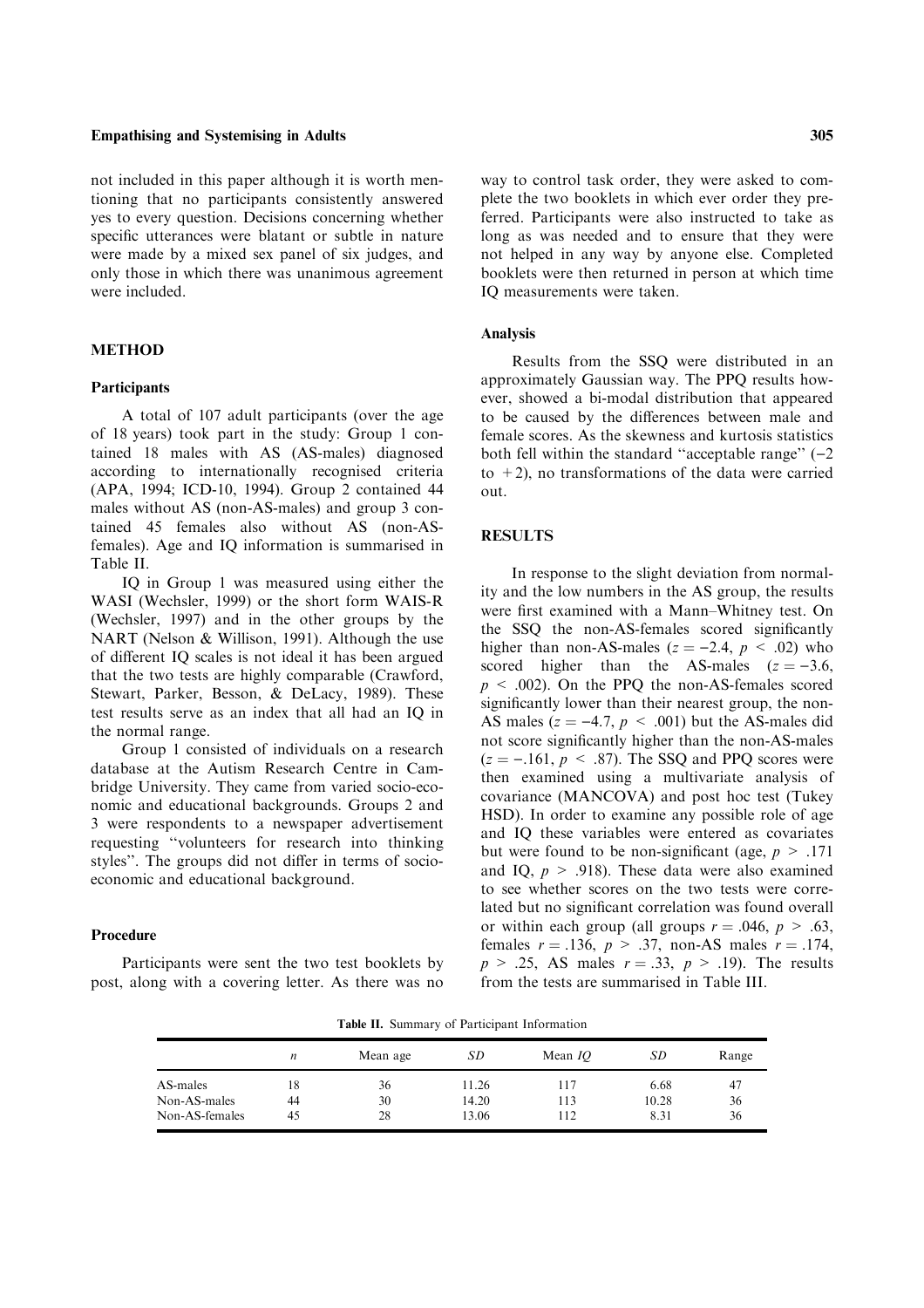|                          | <b>PPO</b>     |                |               | SSO          |  |  |
|--------------------------|----------------|----------------|---------------|--------------|--|--|
|                          | Mean           | SD             | Mean          | SD           |  |  |
| AS-males<br>Non-AS-males | 28.18<br>28.00 | 11.78<br>10.86 | 9.22<br>12.02 | 3.08<br>2.98 |  |  |
| Non-AS-females           | 16.18          | 9.30           | 13.62         | 2.37         |  |  |

Table III. SSQ and PPQ Means and Standard Deviations (SD)

#### The SSQ—A Measure of Empathising

Results from the SSQ are shown graphically in Fig. 2. Significant score differences were found between the three groups  $(F = 12.21, \text{ df2},$  $p \leq .001$ ). Examination with *post hoc* tests indicated significant differences between each of the groups. AS-males performed significantly worse than non-AS-males  $(p \le .016)$  who in turn performed worse than non-AS-females ( $p < .017$ ).

# The Physical Prediction Questionnaire—A Measure of Systemising

Results from the PPQ are shown in Fig. 3. Once again significant differences were found between the three groups  $(F = 15.31, \text{ df2},$  $p \leq .001$ ). Examination with *post hoc* tests indicated a significant difference between only two of the groups. Non-AS-females performed significantly worse than non-AS-males ( $p < .001$ ) and AS-males  $(p \le 0.006)$ . The males groups did not differ significantly from each other  $(p > .853)$ .

If the SSQ and PPQ results for all groups are combined and standardised, it becomes possible to



Fig. 2. Box and whisker plots showing results for the three groups on the SSQ (empathising).



Fig. 3. Box and whisker plots showing results for the three groups on the PPQ (systemising).

Table IV. Table Showing the Distribution of Each Group Across the Five Cognitive Styles Discussed in Fig. 1

|                   | $(\%)$ | Type B Type S Type E<br>$(\%)$ | $(\%)$   | Type S<br>$(\%)$ | Extreme Extreme<br>Type E Total<br>$(\%)$ | $(\%)$ |
|-------------------|--------|--------------------------------|----------|------------------|-------------------------------------------|--------|
| AS males          | 35     | 35                             | $\Omega$ | 30               | 0                                         | 100    |
| Non-AS<br>males   | 55     | 25                             | 9        | 11               | 0                                         | 100    |
| Non-AS<br>females | 40     |                                | 42       |                  |                                           | 100    |

examine whether people's scores are associated with respect to the model illustrated in Fig. 1. In other words, it becomes possible to look at what percentage of each group in the sample have a Type B (balanced) cognitive style, a Type E (empathising) cognitive style and so on. The resulting distribution (summarised in Table IV), is statistically significant (Fisher's exact = 40.33,  $p < .001$ ) suggesting a significant association between group and cognitive style. An analysis of adjusted residual suggests that all cells in the analysis are contributing significantly towards the overall effect. In other words, the effect is not limited to just one group or just one cognitive style.

### **DISCUSSION**

This study employed two measures to test predictions from the E–S and EMB models. On the empathising task (SSQ), non-AS-females, on average performed better than non-AS-males who in turn performed better than AS-males. On the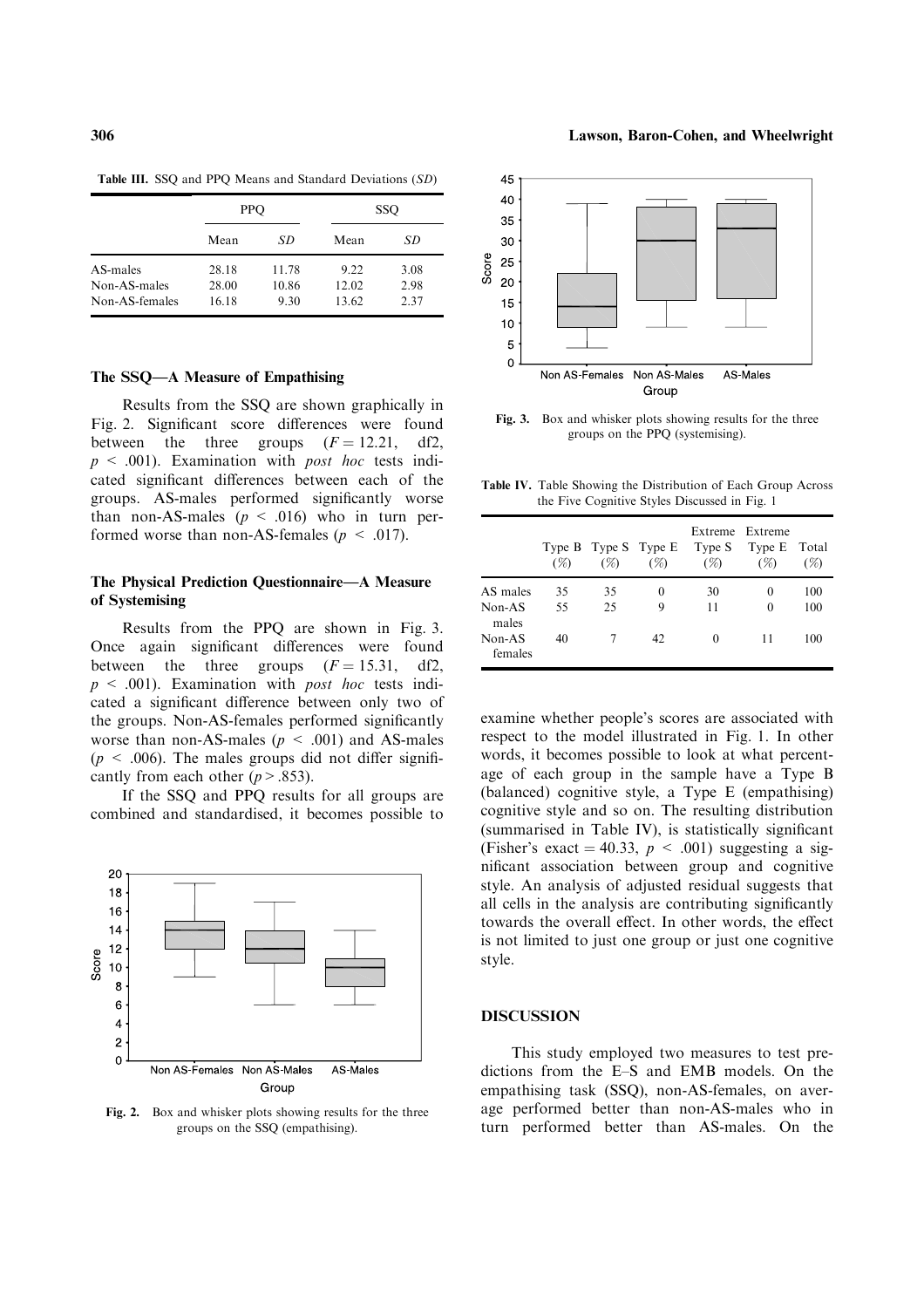systemising task (PPQ) the female group, on average, performed worse than both of the male groups. The two male groups did not differ significantly from each other on this task. These results support the idea that people with autism spectrum conditions demonstrate an empathising deficit whilst having a level of systemising skills that is, at least, in the normal range. They are also consistent with the EMB theory of autism (Baron-Cohen, 1999).

The distribution summarised in Table IV suggests that a bias, towards either empathising or systemising exists not only in the AS group, but also in the general population with 55% of the sample falling into one of the non-balanced groups. The distribution is also congruent with the possibility that distinctive empathising and systemising styles may be associated with specific population groups. For example, the ASCs group aside, Type E is more often associated with females  $(42\%$  vs. 9% f:m) and Type S is more often associated with males (7% vs. 25% f:m). Likewise, 11% of females fell into the extreme Type E compared with none from the other groups. However, the absence of significant correlation between SSQ and PPQ scores both overall and within each group suggests that empathising and systemising are independent abilities. In other words, as a person's empathising ability increases, their systemising ability does not necessarily decrease. Other research has found significant (inverse) correlation between empathising type tasks and systemising type tasks (Baron-Cohen et al., 2003; Jarrold, Butler, Cottington, & Jimenez, 2000). The apparent contradiction between these studies might be due to small sample size and may also suggest that other factors are involved.

#### Alternative Explanations of the Results

# Executive Dysfunction

Within this framework the relatively poor performance of the ASC group on the SSQ (empathising) could be explicable in terms of demands placed on working memory and general attention. Simultaneously, higher performance on the PPQ (systemising) might be explained by the greater overall simplicity of the task. However, no time limits were placed on the participants and everyone was able to refer to ''hard'' (paper) copies of the tasks. As a result, demands on working memory were minimal. Furthermore, the idea that executive demands would cause decreased performance when being asked about feelings (e.g., how will the utterance affect x) but not about factual detail (e.g., at what street number was the dinner party being held) seems problematic. It is also unclear whether the PPQ really does involve fewer executive demands than the SSQ. In some of the more complex diagrams in the PPQ, the interactions of several cogs and pulleys had to be considered concurrently. The Executive Dysfunction model therefore seems unable to account for the specific pattern of results found.

# Weak Central Coherence

It has been suggested that theory of mind ability may be inversely associated with performance on central coherence tasks (Jarrold, Butler, Cottington, & Jimenez, 2000). The central coherence framework therefore seems to offer a promising explanation of the results. This framework would explain the findings of the SSQ in terms of the distinction between the local and global processing. While an utterance said to person x in context x would cause no offence, it may do so to person y in context y, or even person x in context y. In other words, the lower scores on the SSQ result from ignoring the wider context. Success with the control questions might be said to occur because they only require an analysis of surface meaning rather than global context (e.g., the street number of the party doesn't alter according to who is in the room etc.). The results from the PPQ are however slightly more problematic for this model. A network of levers and pulleys might appear to be a straightforward local processing task. However, to predict a specific outcome in terms of lever movements, a person must achieve a wider contextual view of the entire system. While attention to detail would inform about localised outcomes, completing the PPQ requires drawing these local outcomes together holistically. Despite this, the mean score of the ASC group on the PPQ is higher than the other groups. Thus, the Central Coherence model also cannot easily account for the specific pattern of results.

#### Levels of Difficulty

One possible explanation of why people with ASCs score lower on the SSQ is simply that it is a harder task than the PPQ. However, it seems problematic to argue that either task is significantly more challenging than the other. If it were simply a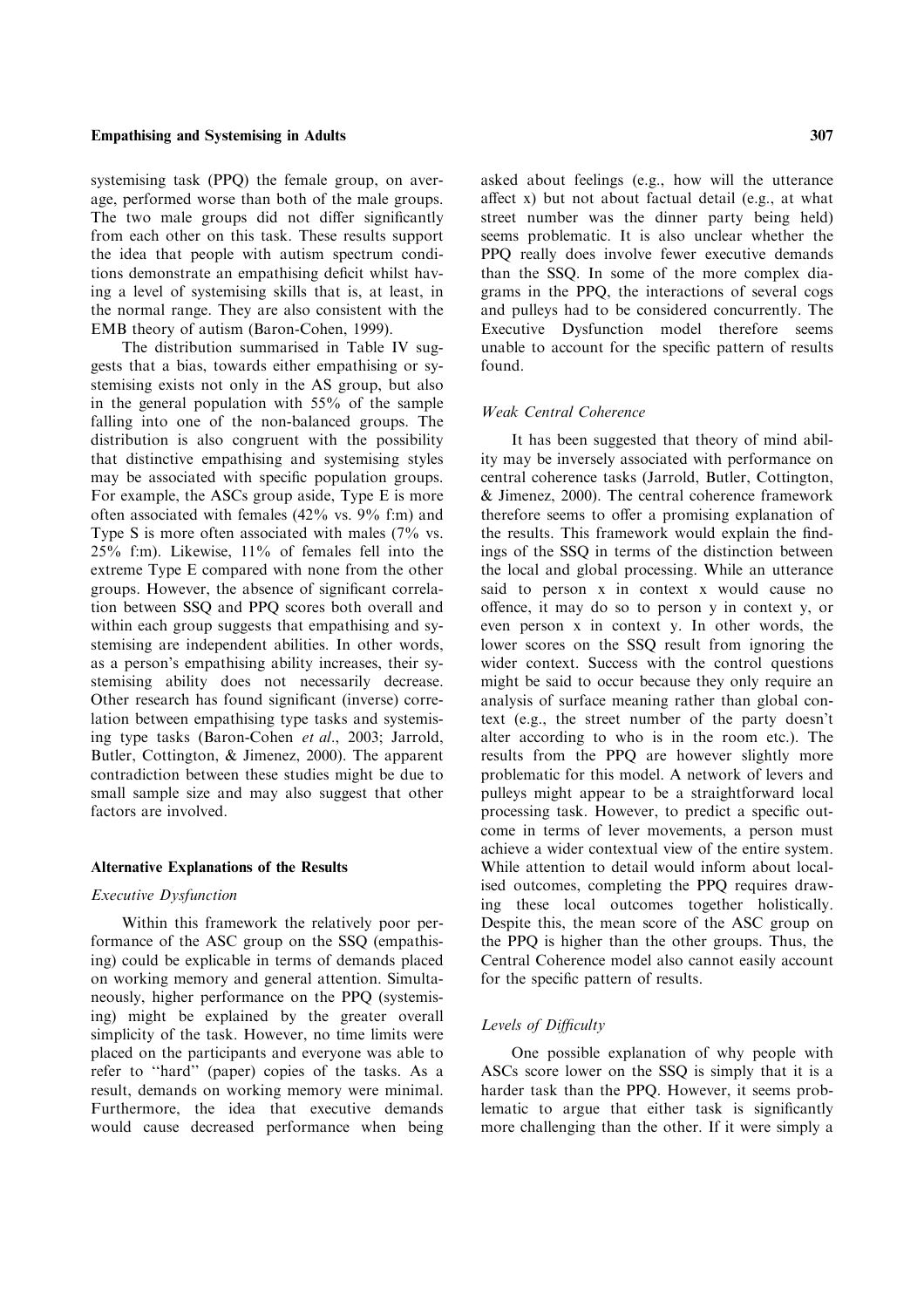matter of difficulty, why is the female group scoring lower than the other two groups on the easier of the tasks? Rather than one being quantitatively harder than the other, the two tasks seem to require qualitatively different approaches.

# Socialization

Many theorists have shown that male and female infants are socialised differently in a variety of ways. Some have suggested that girls are raised to be more caring and sensitive towards the feelings of others than boys are (Gilligan, 1982). Likewise, educational experience and the expectations of parents and teachers could result in males being better equipped to solve certain types of problems like those in the PPQ. Thus, the pattern of results across the three groups could simply be reflecting differential gender socialization. While socialization undoubtedly has a significant influence on people's abilities, some studies suggest there is more to these differences than socialization. Differential attention towards social and non-social stimuli has been found among males and female infants just 24 hours after birth (Connellan, et al., 2001). The implication from that study is that females, on average, possess a ''hard-wired'' preference for social phenomena. In a similar vein, levels of eye contact, a possible early component of empathising, have been shown to be inversely correlated with levels of foetal testosterone (Lutchmaya, Baron-Cohen, & Raggett, 2002). This implies that biological factors may also contribute to a female superiority in empathising.

#### Open and Closed Systems

Another possibility is that empathising and systemising might be specific abilities that have developed in response to qualitatively different kinds of phenomena that exist in our world. According to Bhaskar (Bhaskar, 1978) our worlds contain different combinations of object and context that in turn give rise to qualitatively different kinds of event: open and closed systems. We attempt to understand these events and phenomena by considering a host of issues such as properties, relationships with other phenomena and so on. According to deductivism an event is explained when a universal law is formulated from which the event can be deduced. The basic form of this law is "if  $x$  then  $y''$ , in other words, whenever a given event x

# 308 Lawson, Baron-Cohen, and Wheelwright

occurs, event  $v$  will *always* follow. However, Bhaskar argues that this kind of conjunction of events only occurs when a closure is achieved; isolating all of the mechanisms involved in that event and creating a closed system. For a system to become closed, two different types of closure condition must be achieved: extrinsic and intrinsic. Extrinsic closure refers to the isolation of the target phenomena from any external confounding mechanism that could influence outcomes. Intrinsic closure concerns the internal structure of the target phenomenon. That is, despite an identical context and extrinsic closure, whether there is anything that could give rise to different outcomes on subsequent occasions, e.g., people making differing choices or having different desires. An open system is therefore any in which it is not possible to obtain a closure. It may be that empathising and systemising are human adaptations to a crucial environmental distinction. When appropriate, we systemise, apply rules, and think in terms of event regularities. In other situations, we empathise, demonstrate greater flexibility, and think in terms of contingencies. Current research is examining whether the open–closed distinction extends the empathising–systemising theory, or whether it actually represents an alternative model of understanding ASCs altogether (Lawson, 2003).

In sum, we have reported two tasks which show that, as predicted, males on average have better systemising skills than females, females on average have better empathising skills than males, and that people with ASCs have an extreme of the male style (lower empathising alongside intact or superior systemising). These results are compatible with the E–S and EMB models. We have also discussed these results with reference to several alternative models most of which seem unable to explain the findings fully. Future studies will need to test this pattern of results across a larger sample, as well as across a wider set of tests. Future work also needs to focus on females with ASCs and explore their empathising and systemising abilities.

### ACKNOWLEDGMENTS

During this work JL was supported by the Isaac Newton Trust. SBC & SW were supported by the MRC (U.K.), and the James S. McDonnell Foundation, and the Three Guineas Trust. The Physical Prediction Questionnaire was adapted from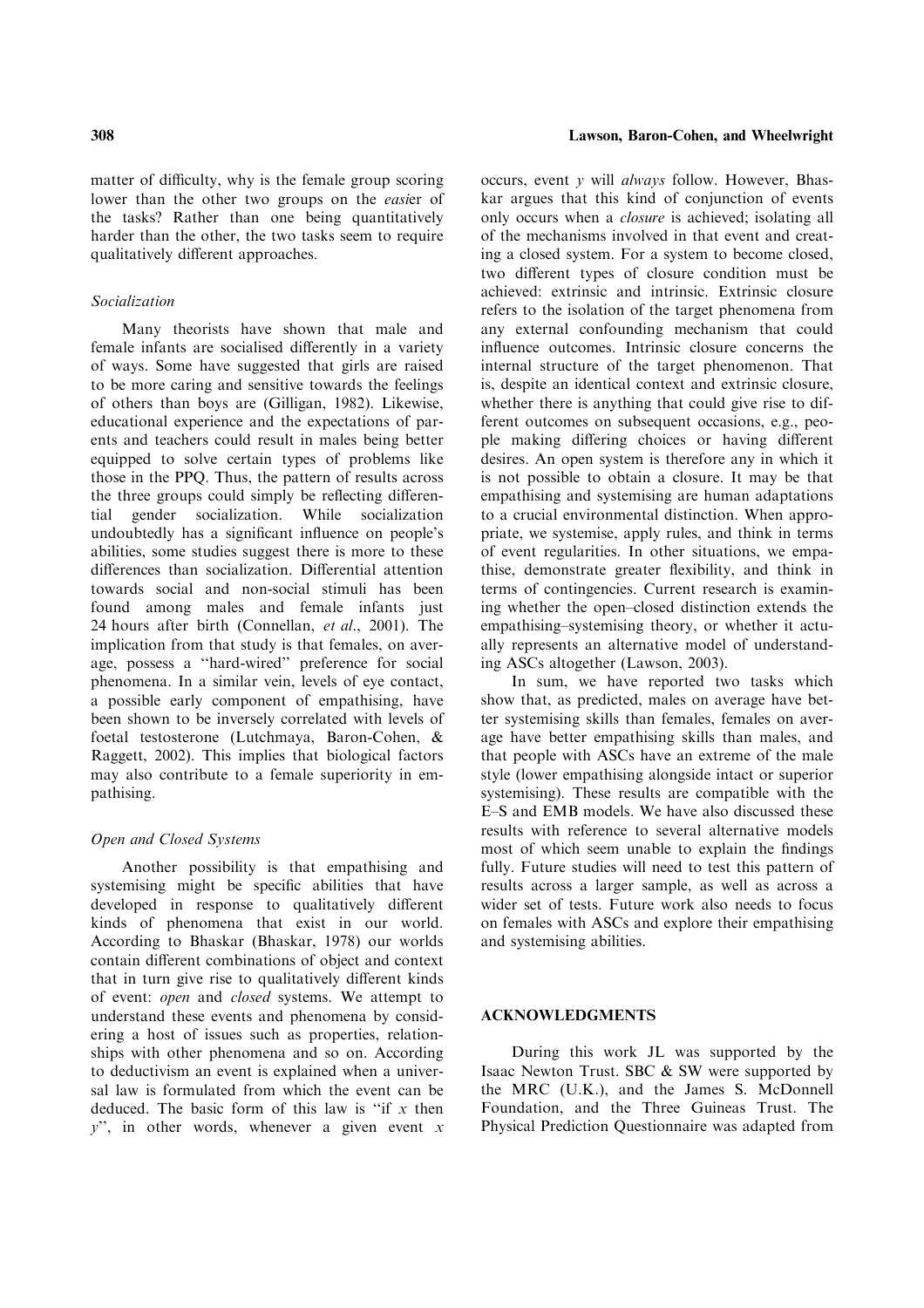the National Institute of Industrial Psychology Vincent Mechanical Diagrams set. The authors would like to thank all those participants who took part in the study.

# **REFERENCES**

- APA. (1994). DSM-IV diagnostic and statistical manual of mental disorders, (4th ed.). Washington DC: American Psychiatric Association.
- Argyle, M., & Cook, M. (1976). Gaze and mutual gaze. Cambridge: Cambridge University Press.
- Asperger, H. (1944). Die ''Autistischen Psychopathen'' im Kindesalter. Archiv fur Psychiatrie und Nervenkrankheiten, 117, 76–136.
- Banerjee, M. (1997). Hidden emotions: Pre-schoolers' knowledge of appearance-reality and emotion display rules. Social Cognition, 15, 107–132.
- Baron-Cohen, S. (1997). Are children with autism superior at folk physics? In H. Wellman & K. Inagaki (Eds.), Children's theories. New direction for child development series. Jossey-Bass Inc.
- Baron-Cohen, S. (1999). The extreme male-brain theory of autism. In H. Tager-Flusberg (Ed.), Neurodevelopmental disorders. MIT Press.
- Baron-Cohen, S. (2002). The extreme male brain theory of autism. Trends in Cognitive Sciences, 6(6), 248–254.
- Baron-Cohen, S., & Hammer, J. (1997). Is autism an extreme form of the male brain? Advances in Infancy Research, 11, 193–217.
- Baron-Cohen, S., Jolliffe, T., Mortimore, C., & Robertson, M. (1997). Another advanced test of theory of mind: evidence from very high functioning adults with autism or Asperger Syndrome. Journal of Child Psychology and Psychiatry, 38, 813–822.
- Baron-Cohen, S., Leslie, A. M., & Frith, U. (1985). Does the autistic child have a 'theory of mind'? Cognition, 21, 37– 46.
- Baron-Cohen, S., O'Riordan, M., Stone, V., Jones, R., & Plaisted, K. (1999). Recognition of faux pas by normally developing children and children with Asperger Syndrome or highfunctioning autism. Journal of Autism and Developmental Disorders, 29, 407–418.
- Baron-Cohen, S., Richler, J., Bisarya, D., Gurunathan, N., & Wheelwright, S. (2003). The Systemising Quotient (SQ): An investigation of adults with Asperger Syndrome or High Functioning Autism and normal sex differences. Philosophical Transactions of the Royal Society, Series B. Special issue on ''Autism: Mind and Brain'' 358, 361–374.
- Baron-Cohen, S., Wheelwright, S., Lawson, J., Griffin, R., & Hill, J. (2002). The exact mind: Empathising and systemising in autism spectrum conditions. In U. Goswami (Ed.), Handbook of cognitive development. Oxford: Blackwell.
- Baron-Cohen, S., Wheelwright, S., Spong, A., Scahill, V., & Lawson, J. (2001). Are intuitive physics and intuitive psychology independent? Journal of Developmental and Learning Disorders, 5(1), 47–78.

Bhaskar, R. (1978). A realist theory of science. Harvester Press.

- Bosacki, S., & Astington, J. W. (1999). Theory of mind in preadolescence: Relations between social understanding and social competence. Social Development, 8, 237–255.
- Charman, T., Ruffman, T.,  $\&$  Clements, W. (2002). Is there a gender difference in false belief development? Social Development (11), 1-10.
- Connellan, J., Baron-Cohen, S., Wheelwright, S., Ba'tki, A., & Ahluwalia, J. (2001). Sex differences in human neonatal social perception. Infant Behavior and Development, 23, 113-118.
- Crawford, J. R., Stewart, L. E., Parker, D. M., Besson, J. A. O., & DeLacy, G. (1989). Prediction of WAIS IQ with the National Adult Reading Test: Cross-validation and extension. British Journal of Clinical Psychology, 28, 267–273.
- Cutting, A. L., & Dunn, J. (1999). Theory of mind, emotion understanding, language and family background: Individual differences and interrelations. Child Development, 70(4), 853–865.
- Dennett, D. (1987). The intentional stance. Cambridge, Mass: MIT Press/Bradford Books.
- Eisenberg, N., & Lennon, R. (1983). Sex differences in empathy and related capacities. Psychological Bulletin, 94, 100–131.
- Frith, U. (1989). Autism: explaining the enigma. Oxford: Basil Blackwell.
- Gillberg, C. (1989). Asperger syndrome in 23 Swedish children. Developmental Medicine and Child Neurology, 31, 520–531.
- Gilligan, C. (1982). In a different voice: psychological theory and women's development. Cambridge, Mass.: Harvard University Press.
- Hall, J. A. (1985). Nonverbal sex differences: Communication accuracy and expressive style. Baltimore: Johns Hopkins University Press.
- Halpern, D. (1992). Sex differences in cognitive ability. Laurence Erlbaum Assoc.
- Halpern, D. F., & Wright, T. M. (1996). A process-oriented model of cognitive sex differences. Learning and Individual Differences, 8, 3–24.
- Happe, F. (1996). Studying weak central coherence at low levels: Children with autism do not succumb to visual illusions. A research note. Journal of Child Psychology and Psychiatry, 37, 873–877.
- Hyde, J. S. (1990). Meta-analysis and the psychology of sex differences. Signs, 16, 55–73.
- ICD-10. (1994). International classification of diseases (10th ed.). Geneva, Switzerland: World Health Organisation.
- Jarrold, C., Butler, D. W., Cottington, E. M., & Jimenez, F. (2000). Linking theory of mind and central coherence bias in autism and in the general population. Developmental Psychology, 36(1), 126–138.
- Kanner, L. (1943). Autistic disturbance of affective contact. Nervous Child, 2, 217–250.
- Kimura, D. (1999). Sex and cognition. Cambridge, Massachusetts: The MIT Press.
- Lawson, J. (2003). Depth accessibility difficulties: An alternative conceptualisation of autism spectrum conditions. Journal for the Theory of Social Behaviour, 33(2), 189–202.
- Lutchmaya, S., Baron-Cohen, S., & Raggett, P. (2002). Foetal testosterone and eye contact at 12 months. Infant Behaviour and Development, 25, 327–335.
- Nelson, H. E., & Willison, J. (1991). The national adult reading test (NART) (2nd ed.). Berkshire, Windsor: N.E.F.R. – Nelson.
- NIIP, N.I.o.I.P. (n.d.). vincent mechanical diagrams test: NFER Publishing.
- Ozonoff, S., Pennington, B., & Rogers, S. (1991). Executive function deficits in high-functioning autistic children: Relationship to theory of mind. Journal of Child Psychology and Psychiatry, 32, 1081–1106.
- Richardson, J. T. E. (1997). Introduction to the study of gender differences in cognition. In P. J. Caplan, M. Crawford, J. Shibley Hyde, J. T. E. Richardson (Eds.), Gender differences in human cognition. Oxford: Oxford University Press.
- Russell, J. (Ed.). (1997). Autism as an executive disorder. Oxford: Oxford University Press.